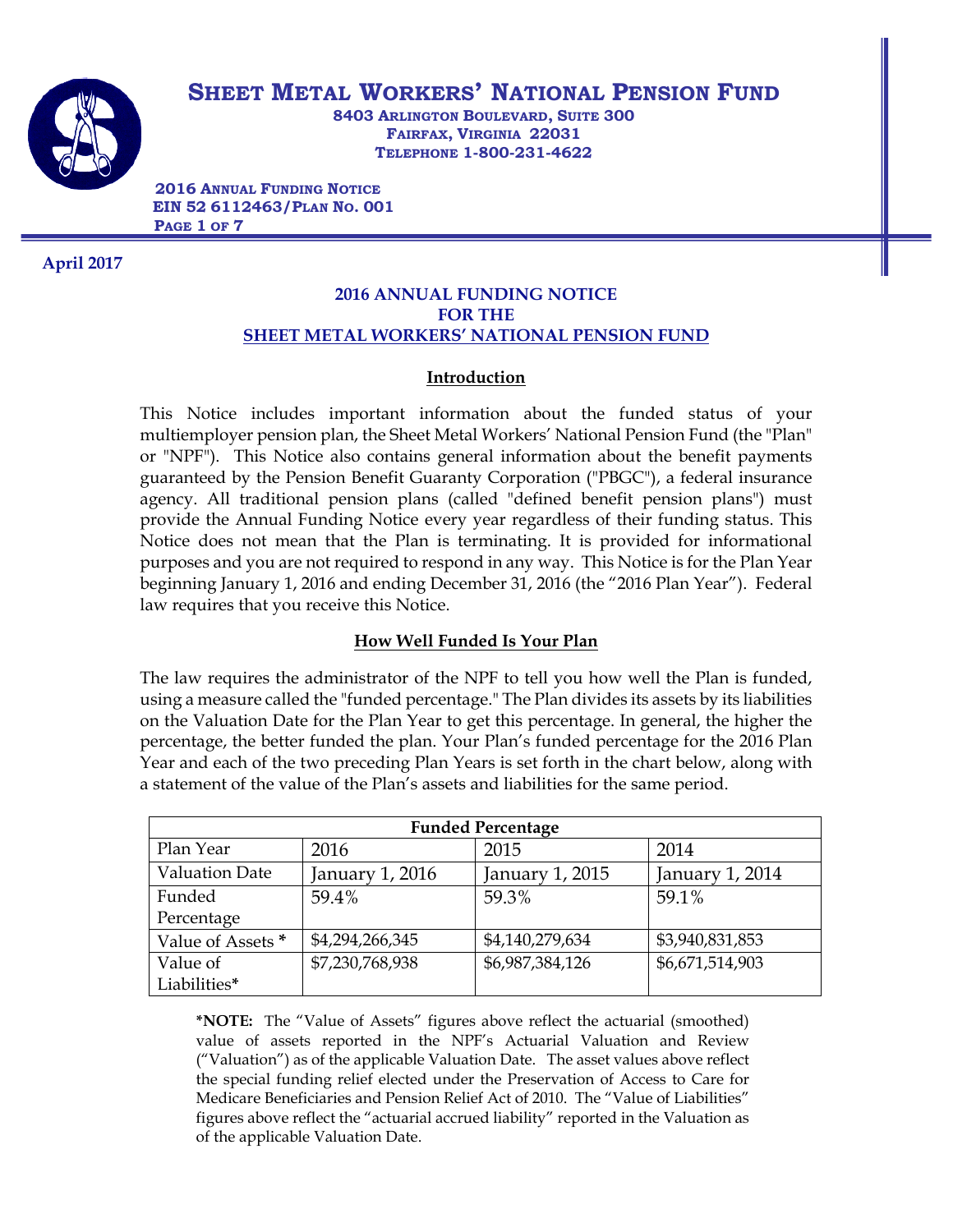#### **PAGE 2 OF 7**

### **Year-End Fair Market Value of Assets**

The asset values in the chart above are measured as of the Valuation Date. They also are "actuarial values." Actuarial values differ from market values in that they do not fluctuate daily based on changes in the stock or other markets. Actuarial values smooth out those fluctuations and can allow for more predictable levels of future contributions. Despite the fluctuations, market values tend to show a clearer picture of a plan's funded status at a given point in time. The asset values in the chart below are market values and are measured on the last day of the 2016 Plan Year. The chart also includes the year-end market value of the Plan's assets for each of the two preceding plan years.

| Year Ended                        | December 31, 2016 | December 31, 2015 | December 31, 2014 |
|-----------------------------------|-------------------|-------------------|-------------------|
| Fair Market<br>Value of<br>Assets | \$4,255,902,928** | \$3,972,648,053   | \$3,999,233,547   |

**\*\*NOTE:** The fair market value figure for December 31, 2016 above is based on an unaudited financial statement provided by the Plan's Fund Office. This figure may change when an audit of the Plan's December 31, 2016 financial statements is completed.

## **The Plan's Endangered Status for 2016**

Under federal pension law a plan generally will be considered to be in "endangered" status if the plan is not in critical status and, as of the beginning of the plan year, the funded percentage of the plan is less than 80 percent. A plan is in "critical" status if the funded percentage is less than 65 percent and other factors apply. A plan is in "critical and declining" status if it is in critical status and is projected to become insolvent (run out of money to pay benefits) within 15 years (or within 20 years if a special rule applies). If a pension plan enters endangered status (commonly referred to as the "yellow zone"), the trustees of the plan are required to adopt a funding improvement plan. Similarly, if a pension plan enters critical status or critical and declining status, the trustees of the plan are required to adopt a rehabilitation plan. Funding improvement and rehabilitation plans establish steps and benchmarks for pension plans to improve their funding status over a specified period of time. The plan sponsor of a plan in critical and declining status may apply for approval to amend the plan to reduce current and future payment obligations to participants and beneficiaries.

The Plan's actuary certified that the Plan was in endangered status for the 2016 Plan Year because the Plan had previously emerged from critical status, was not projected to have an accumulated funding deficiency for the 2016 Plan Year or any of 9 succeeding Plan Years (without regard to the use of the shortfall method but taking into account any extension of amortization periods under ERISA §304(d)), was not projected to become insolvent for the 2016 Plan Year or any of the 30 succeeding Plan Years, and had a funded percentage for 2016 of less than 80%.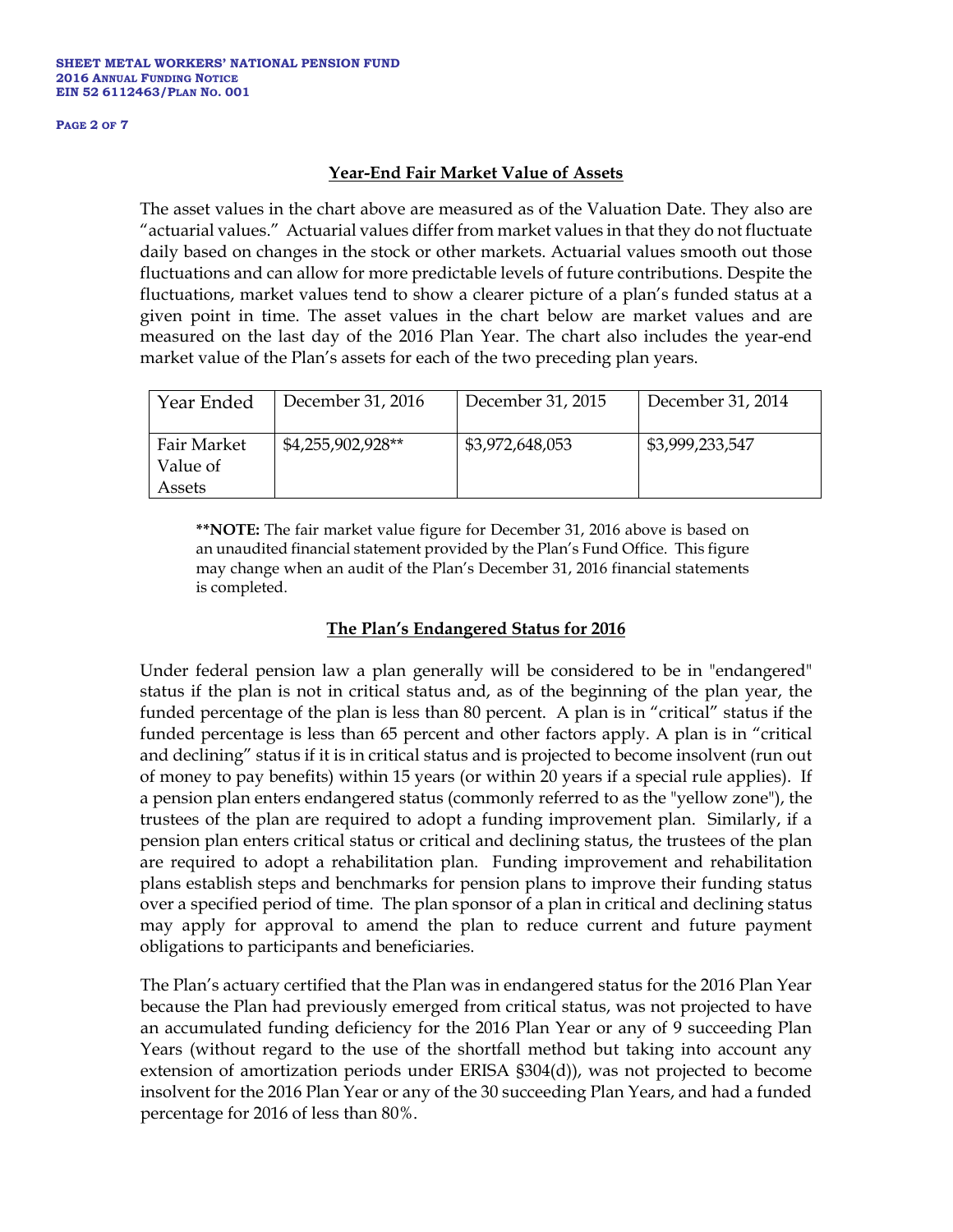#### **PAGE 3 OF 7**

 $\overline{a}$ 

In an effort to improve the Plan's funding situation, the Trustees adopted a Funding Improvement Plan ("FIP"), including the Funding Improvement Plan Schedule ("FIP Schedule"), effective March 1, 2014. The FIP was most recently updated, effective January 1, 2017, to reflect changes in the law and to take into account the start of the Plan's funding improvement period, the 10-year period that began January 1, 2017. The objective of the FIP, including the FIP Schedule, is to meet certain benchmarks as of the end of the funding improvement period. The benchmarks are: (i) to increase the Plan's funded percentage so that the funded percentage as of the close of the funding improvement period equals or exceeds the sum of the funded percentage as of the beginning of the 2015 Plan Year (January 1, 2015), plus 33 percent of the difference between 100 and such funded percentage (for the 2015 Plan Year); and (ii) to avoid an accumulated funding deficiency for the 2026 Plan Year, the last year of the funding improvement period (taking into account the Plan's extension of its amortization period under ERISA §304(d)(1)).

The FIP's benchmarks are expected to be achieved with the current design in the Plan Document, which is reflected in the FIP Schedule. The FIP Schedule provides three options: (i) the Default Option, which currently requires no Contribution Rate increases (the same as the Default Schedule under the Rehabilitation Plan adopted by the Plan when it was in critical status (the Rehabilitation Plan)); (ii) the First Alternative Option, which currently requires an annual Contribution Rate increase of 7% through 2017 (the same as under the Rehabilitation Plan's First Alternative Schedule); and the Second Alternative Option, which currently requires an annual Contribution Rate increase of 3.5% through 2017 (the same as under the Rehabilitation Plan's Second Alternative Schedule). These Contribution Rate requirements, as well as other provisions of the FIP, including the FIP Schedule, are subject to change in the future should the Trustees consider it necessary to achieve the benchmarks.

Under the current FIP Schedule and the Plan Document, active Participants continue accruing Normal Retirement Pension benefits under the formula in effect before the adoption of the FIP (i.e., under the Plan Document's VBAR formula in effect on January 1, 2014), but Contribution Rate increases are required for Participants to continue accruing subsidized Early Retirement Pension benefits and certain benefit features.1 Specifically, a Participant must work under a classification of employment that is covered under a Collective Bargaining Agreement ("CBA") that reflects certain Contribution Rate increases in order to earn a subsidized Early Retirement Pension benefit for the work he or she performs under that classification. First, the Participant's classification of employment must have been covered under the Rehabilitation Plan's First or Second Alternative Schedule when the Plan emerged from critical status. Second, the Participant's CBA must continue to reflect the Contribution Rate increases required under the FIP Schedule's First Alternative Option or Second Alternative Option. Please note that unlike

<sup>&</sup>lt;sup>1</sup>There are special rules for: Participants who work under a classification of employment that was subject to the additional benefit adjustments under the "No Increase Consequences" of the Rehabilitation Plan when the Plan was in critical status; Participants who work under a classification of employment that was covered under the Rehabilitation Plan's Default Schedule, when the Plan was in critical status; and accruing the 60-Month Certain and the reversion (popup) features after 2014.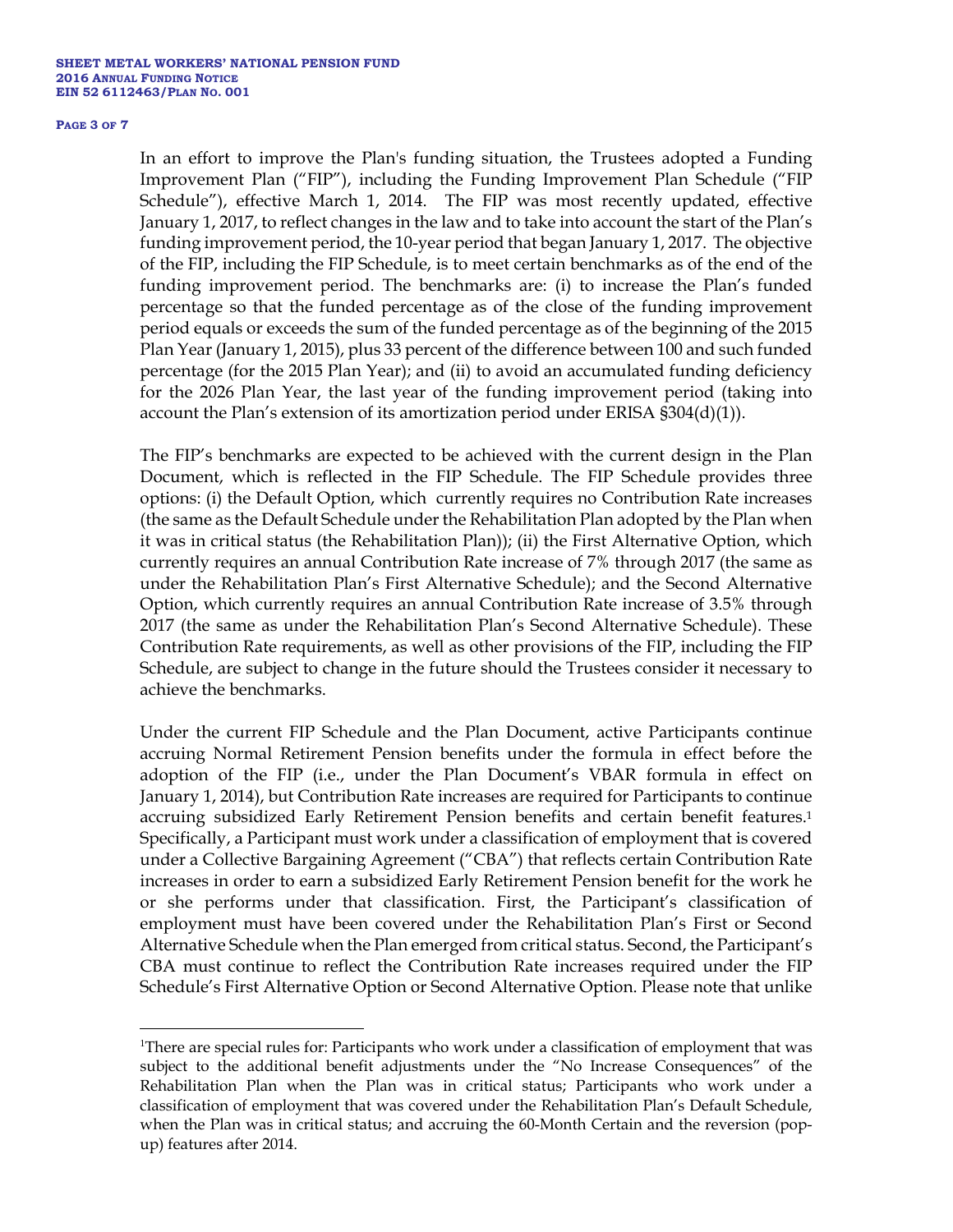#### **PAGE 4 OF 7**

the Plan's Rehabilitation Plan and Schedules, any benefit changes that occur under the terms of the Plan Document and the FIP Schedule only affect future benefit accruals (i.e., benefits earned after the date a CBA ceases to reflect a required Contribution Rate increase under the Plan Document and/or the FIP Schedule).

The Trustees updated the FIP, including the FIP Schedule, in 2015 to reflect changes required under the Multiemployer Pension Reform Act of 2014 (MPRA) and to add a rule regarding CBAs that expire after November 20, 2018. The next update was in 2017, as described above.

You may obtain a copy of the FIP and FIP Schedule (including any updates, amendments or other modifications) and the actuarial and financial data that demonstrate the actions taken by the Plan toward fiscal improvement by contacting the Fund Office (see "Where to Get More Information About Your Plan" below). A copy of the most recent FIP, including the FIP Schedule, (as well as future updates) may also be viewed on the NPF's website at www.smwnpf.org.

NOTE: In 2017, the Plan's actuary certified that the Plan continues to be in endangered status. Enclosed with this Annual Funding Notice is the Notice of Endangered Status for 2017, advising you that the NPF is in endangered status for the 2017 Plan Year.

# **Participant and Beneficiary Information**

The total number of participants and beneficiaries covered by the Plan as of the Plan's Valuation Date (January 1, 2016) was 136,706. Of this number: (i) 55,897 were current employees; (ii) 33,869 were retired or no longer working for the employer and have a right to future benefits; (iii) 46,940 were retired and receiving benefits (or had their benefit payments suspended) (including 38,274 classified as pensioners and 8,666 as beneficiaries).

## **Funding & Investment Policies**

Every pension plan must have a procedure to establish a funding policy for plan objectives. A funding policy relates to how much money is needed to pay promised benefits. For the 2016 Plan Year, the funding policy, in general terms, is to meet the benchmarks required for plans in endangered status through the implementation of the FIP and FIP Schedule.

Pension plans also have investment policies. Once money is contributed to the Plan, the money is invested by Plan officials called fiduciaries. Specific investments are made in accordance with the Plan's investment policy. Generally, an investment policy is a written statement that provides the fiduciaries that are responsible for plan investments with guidelines or general instructions concerning various types or categories of investment management decisions. The investment policy of the Plan is adopted by the Trustees, but the discretionary authority to allocate and invest the vast majority of the Plan's assets has been delegated to an "Investment Manager" within the meaning of ERISA. In summary, the investment policy states that the Plan's objective is for the Investment Manager to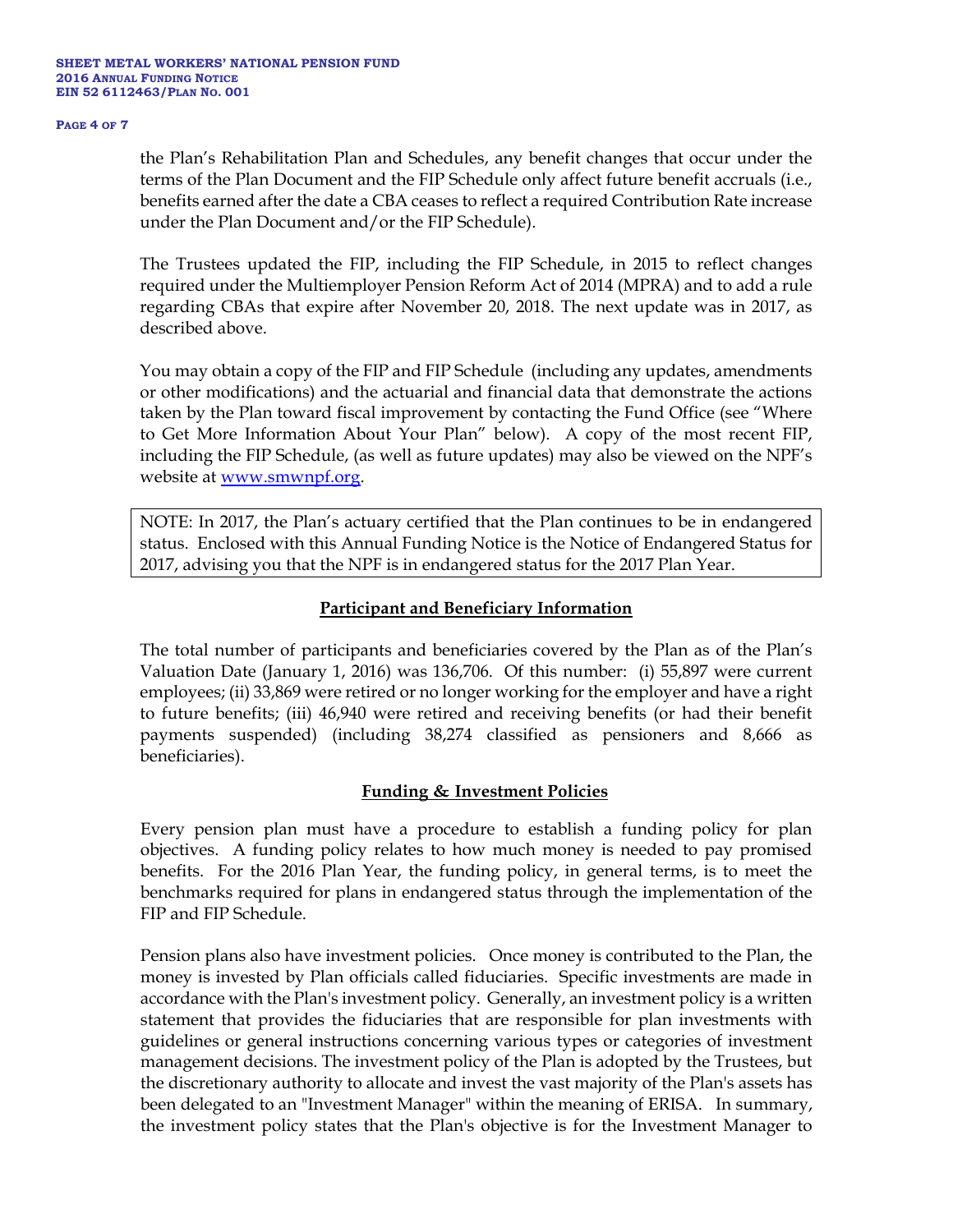#### **PAGE 5 OF 7**

obtain a long-term annualized rate of return (net of fees) equal to the Plan's assumed actuarial rate of return, which currently is 7.5%.

The Plan's assets were allocated among the following categories of investments, as of the end of the 2016 Plan Year. These allocations are percentages of total assets:

| <b>Asset Allocations</b>          | Percentage: |  |
|-----------------------------------|-------------|--|
| <b>Stocks</b>                     | 59.96%      |  |
| Investment grade debt instruments | 14.69%      |  |
| High-yield debt Instruments       | 3.01%       |  |
| Real estate                       | 6.68%       |  |
| Other                             | 15.66%      |  |
|                                   |             |  |

## **Right to Request a Copy of the Annual Report**

Pension plans must file annual reports with the US Department of Labor. The report is called the "Form 5500." These reports contain financial and other information. You may obtain an electronic copy of your Plan's annual report by going to www.efast.dol.gov and using the search tool. Annual reports also are available from the US Department of Labor, Employee Benefits Security Administration's Public Disclosure Room at 200 Constitution Avenue, NW, Room N-1513, Washington, DC 20210, or by calling 202.693.8673. Or you may obtain a copy of the Plan's annual report by making a written request to the Fund Office. Annual reports do not contain personal information, such as the amount of your accrued benefit. You may contact your plan administrator if you want information about your accrued benefits. Your plan administrator is identified below under "Where To Get More Information."

## **Summary of Rules Governing Insolvent Plans**

Federal law has a number of special rules that apply to financially troubled multiemployer plans that become insolvent, either as ongoing plans or plans terminated by mass withdrawal. The Board of Trustees, as the NPF's plan administrator, is required by law to include a summary of these rules in the annual funding notice. A plan is insolvent for a plan year if its available financial resources are not sufficient to pay benefits when due for that plan year. An insolvent plan must reduce benefit payments to the highest level that can be paid from the plan's available resources. If such resources are not enough to pay benefits at the level specified by law (see "Benefit Payments Guaranteed by the PBGC," below), the plan must apply to the PBGC for financial assistance. The PBGC will loan the plan the amount necessary to pay benefits at the guaranteed level. Reduced benefits may be restored if the plan's financial condition improves.

A plan that becomes insolvent must provide prompt notice of its status to participants and beneficiaries, contributing employers, labor unions representing participants, and PBGC. In addition, participants and beneficiaries also must receive information regarding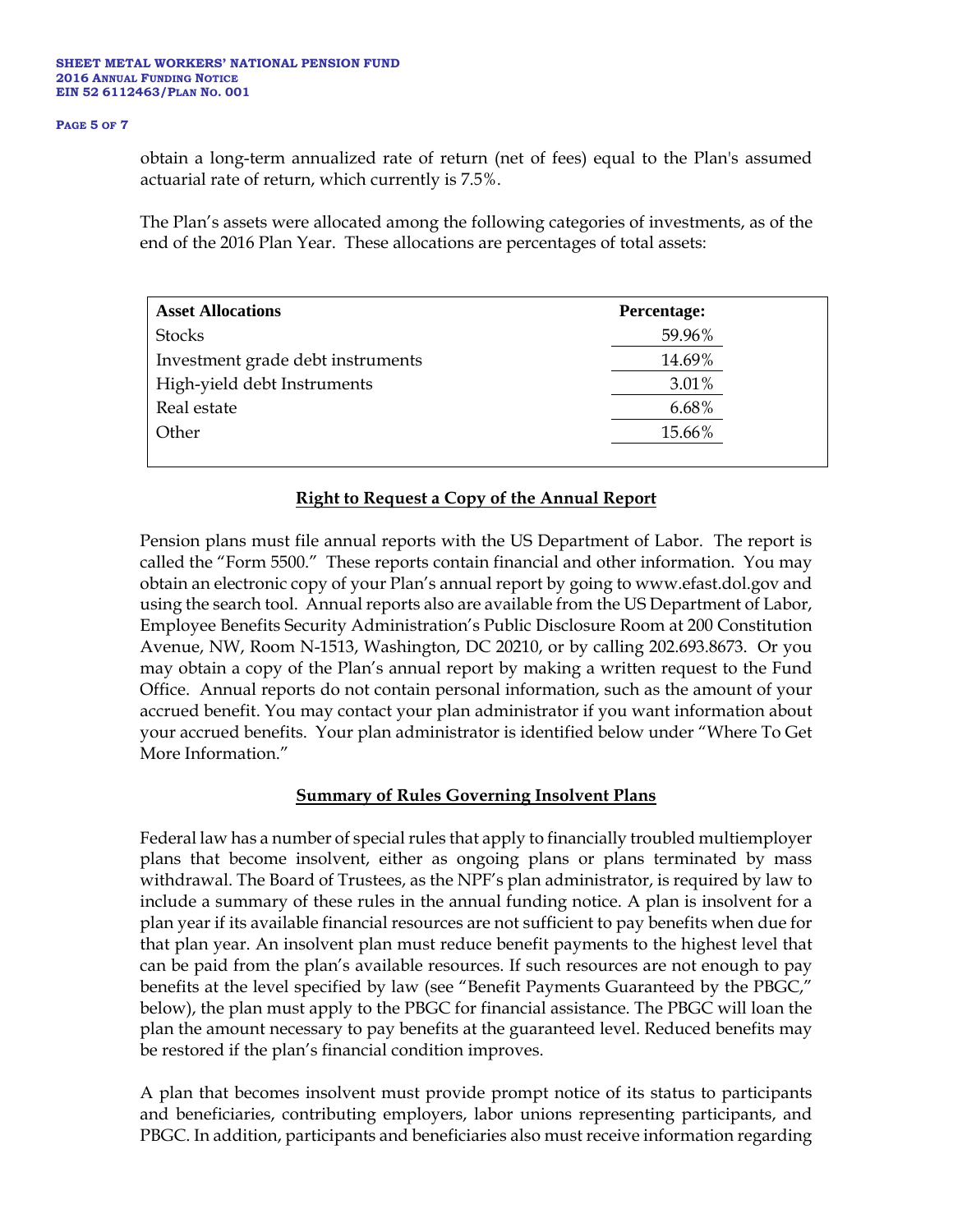#### **SHEET METAL WORKERS' NATIONAL PENSION FUND 2016 ANNUAL FUNDING NOTICE EIN 52 6112463/PLAN NO. 001**

#### **PAGE 6 OF 7**

whether, and how, their benefits will be reduced or affected, including loss of a lump sum option.

### **Benefit Payments Guaranteed by the PBGC**

The maximum benefit that the PBGC guarantees is set by law. Only benefits that you have earned a right to receive and that cannot be forfeited (called vested benefits) are guaranteed. There are separate insurance programs with different benefit guarantees and other provisions for single-employer plans and multiemployer plans. Your Plan is covered by PBGC's multiemployer program. Specifically, the PBGC guarantees a monthly benefit payment equal to 100 percent of the first \$11 of the Plan's monthly benefit accrual rate, plus 75 percent of the next \$33 of the accrual rate, times each year of credited service. The PBGC's maximum guarantee, therefore, is \$35.75 per month times a participant's years of credited service.

Example 1: If a participant with 10 years of credited service has an accrued monthly benefit of \$600, the accrual rate for purposes of determining the PBGC guarantee would be determined by dividing the monthly benefit by the participant's years of service (\$600/10), which equals \$60. The guaranteed amount for a \$60 monthly accrual rate is equal to the sum of \$11 plus \$24.75 (.75  $\times$  \$33), or \$35.75. Thus, the participant's guaranteed monthly benefit is \$357.50 (\$35.75 x 10).

Example 2: If the participant in Example 1 has an accrued monthly benefit of \$200, the accrual rate for purposes of determining the guarantee would be \$20 (or \$200/10). The guaranteed amount for a \$20 monthly accrual rate is equal to the sum of \$11 plus \$6.75  $(.75 \times$  \$9), or \$17.75. Thus, the participant's guaranteed monthly benefit would be \$177.50  $($17.75 \times 10).$ 

The PBGC guarantees pension benefits payable at normal retirement age and some early retirement benefits. In addition, the PBGC guarantees qualified preretirement survivor benefits (which are preretirement death benefits payable to the surviving spouse of a participant who dies before starting to receive benefit payments). In calculating a person's monthly payment, the PBGC will disregard any benefit increases that were made under a plan within 60 months before the earlier of the plan's termination or insolvency (or benefits that were in effect for less than 60 months at the time of termination or insolvency). Similarly, the PBGC does not guarantee benefits above the normal retirement benefit, disability benefits not in pay status, or non-pension benefits, such as health insurance, life insurance, death benefits, vacation pay, or severance pay.

For additional information about the PBGC and the pension insurance program guarantees, go to the Multiemployer Page on PBGC's website www.pbgc.gov/multiemployer. Please contact your employer or plan administrator for specific information about your pension plan or pension benefit. PBGC does not have that information. See "Where to Get More Information About Your Plan," below.